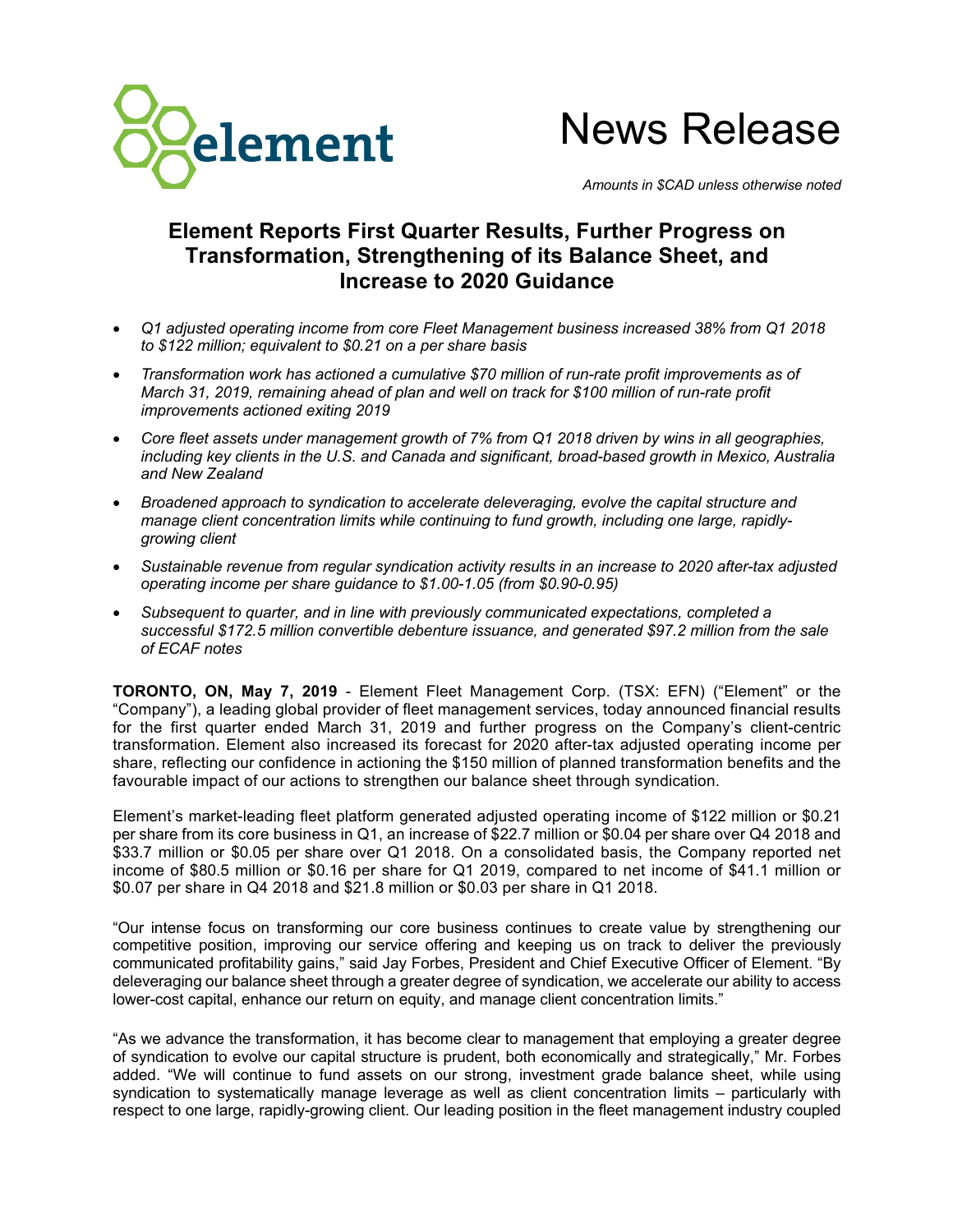with the unmatched quality of our client base mean we originate assets that are very attractive to syndication market investors."

Element's transformation under its strategic plan continues to proceed ahead of schedule. The Company had actioned a cumulative \$70 million of run-rate profit improvements as of March 31, 2019, keeping the program well on track to action \$100 million of profit improvement initiatives by the end of the year. As well, initiatives actioned to date will improve Element's adjusted operating income by approximately \$52 million in 2019; \$11.4 million of such improvement was delivered in Q1.

Element continues to take steps to strengthen its investment grade balance sheet and reduce leverage ratios. Subsequent to Q1, the Company announced the sale of \$172.5 million principal amount of convertible unsecured subordinated debentures with an interest rate of 4.25% per annum. Element also completed the sale of its non-core interest in the ECAF note subsequent to Q1 for \$97.2 million. The proceeds of the convertible debenture issue (together with proceeds from the repatriation of stranded equity in an older ABS facility and the sale of our Minnesota real estate) will be used to fund a portion of the redemption of the \$345 million of 5.125% convertible debentures maturing on June 30, 2019. The proceeds from the sale of our ECAF interest along with cash raised from the disposition of 19th Capital assets will be used to reduce the refinancing requirement of the 2020 convertible debt maturity.

**Given** 

- a stabilized and growing fleet management business,
- confidence in realizing the full \$150 million of profitability improvements to be actioned by the end of 2020, and
- the positive and sustainable income statement impact we will enjoy from syndication as we manage client concentration and accelerate deleveraging,

Element is increasing its 2020 guidance on after-tax adjusted operating income per share, from \$0.90- 0.95 to \$1.00-1.05.

The Company is targeting return on equity of 13.0-13.5% and a tangible leverage ratio below 6.0x exiting 2020.

# **Financial Highlights**

|                                                                                      | Three months ended Mar. 31 |            |
|--------------------------------------------------------------------------------------|----------------------------|------------|
| In \$CAD thousands, except per share amounts                                         | 2019                       | 2018       |
| <b>Consolidated Results</b>                                                          |                            |            |
| Net income (loss)                                                                    | 80,473                     | 21,759     |
| Earnings (loss) per share (basic)                                                    | 0.16                       | 0.03       |
| Net revenue                                                                          | 242,227                    | 211,343    |
| Adjusted operating expenses <sup>1</sup>                                             | 120,273                    | 121,385    |
| After-tax adjusted operating income attributable to common shareholders <sup>1</sup> | 89,448                     | 65,162     |
| After-tax adjusted basic EPS <sup>1</sup>                                            | 0.21                       | 0.17       |
| <b>Core Fleet Management Operations</b>                                              |                            |            |
| Net revenue                                                                          | 237,702                    | 208,447    |
| Adjusted operating expenses <sup>1</sup>                                             | 115,709                    | 120,169    |
| After-tax adjusted operating income attributable to common shareholders <sup>1</sup> | 89,480                     | 61,320     |
| After-tax adjusted operating income per share (basic) <sup>1</sup>                   | 0.21                       | 0.16       |
| Net interest and rental revenue margin or NIM (%)                                    | 3.16%                      | 3.04%      |
| Total average net earning assets                                                     | 12,988,903                 | 12,298,999 |

*1. See non-IFRS measures, and the Company's Management Discussion & Analysis ("MD&A") for the three months ended March 31, 2019 for more information.*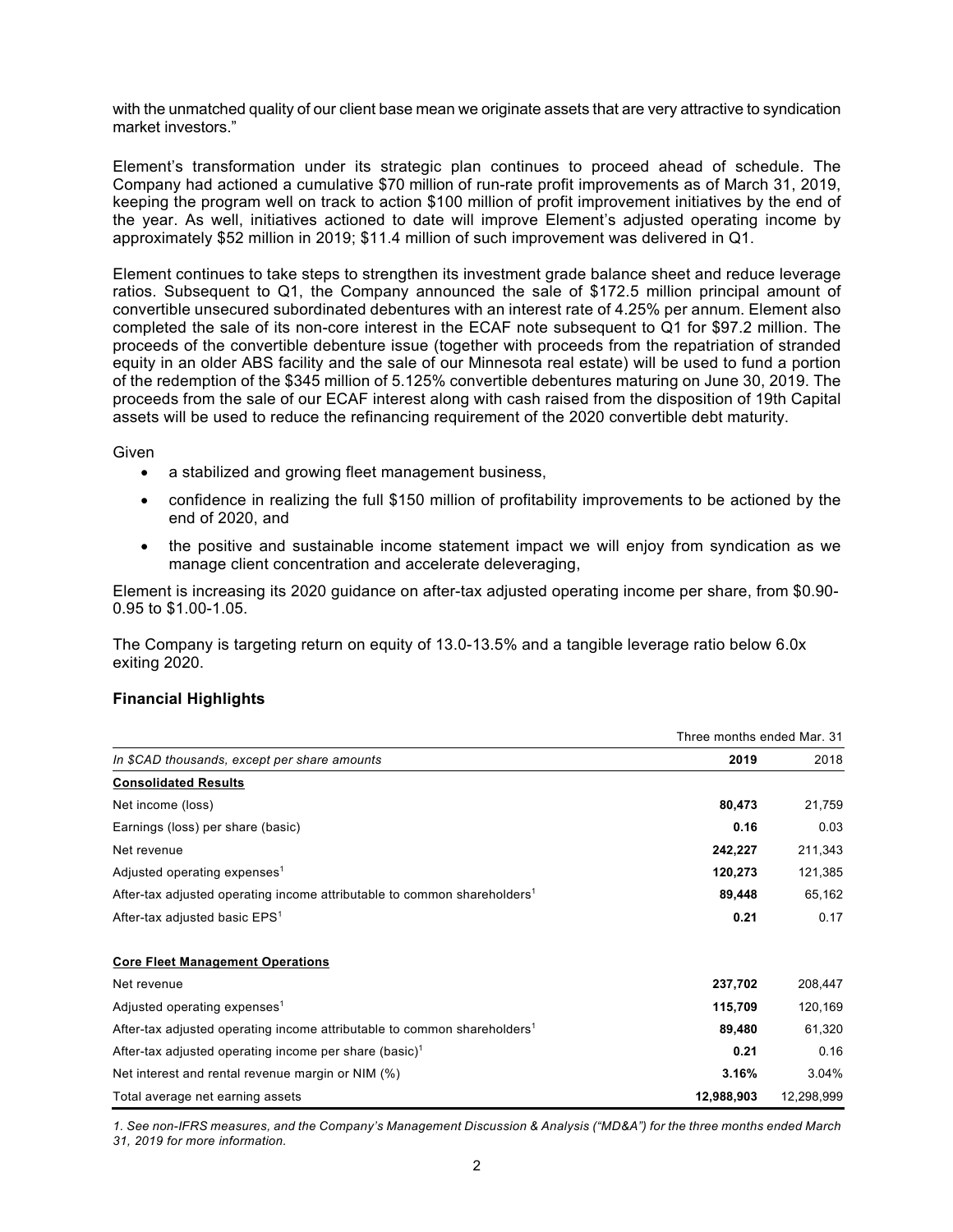# **Core Fleet Management Operations**

The following summarizes results from the Company's core Fleet Management operations:

|                                                                         |                  | Three months ended |                  |
|-------------------------------------------------------------------------|------------------|--------------------|------------------|
| In \$CAD thousands, except per share amounts                            | Mar. 31.<br>2019 | Dec. 31.<br>2018   | Mar. 31,<br>2018 |
| Net revenue                                                             |                  |                    |                  |
| Net interest income and rental revenue                                  | 216,643          | 212,202            | 184,277          |
| Interest expense                                                        | 114,112          | 113,072            | 90,891           |
| Net financing revenue                                                   | 102,531          | 99.130             | 93,386           |
| Servicing income, net                                                   | 117,959          | 119,409            | 114,047          |
| Syndication revenue, net                                                | 17,212           | 2,279              | 1,014            |
| Net revenue                                                             | 237,702          | 220,818            | 208,447          |
| <b>Adjusted operating expenses</b>                                      |                  |                    |                  |
| Salaries, wages and benefits                                            | 78,221           | 83,101             | 81,535           |
| General and administrative expenses                                     | 27,748           | 31,639             | 33,354           |
| Depreciation and amortization                                           | 9,740            | 6,831              | 5,280            |
| <b>Adjusted operating expenses</b>                                      | 115,709          | 121,571            | 120,169          |
| <b>Adjusted operating income</b>                                        | 121,993          | 99,247             | 88,278           |
| Provision for taxes applicable to adjusted operating income             | 21,349           | 17,868             | 15,890           |
| After-tax adjusted operating income                                     | 100,644          | 81,379             | 72,388           |
| Less: Cumulative preferred share dividends                              | 11,164           | 11,068             | 11,068           |
| After-tax adjusted operating income attributable to common shareholders | 89,480           | 70,311             | 61,320           |
| Weighted average number of shares outstanding (basic)                   | 433,607          | 424,795            | 380,356          |
| After-tax adjusted operating income per share (basic)                   | 0.21             | 0.17               | 0.16             |

After-tax adjusted operating income for Q1 2019 increased \$28.3 million over Q1 2018 to \$100.6 million and resulted in a \$0.05 increase in after-tax adjusted EPS to \$0.21 including the full quarter dilution impact of the equity issuance in October 2018. After-tax adjusted operating income in Q1 2019 increased \$19.3 million compared to Q4 2018.

Net revenue was \$237.7 million, an increase of \$16.9 million and \$29.3 million from Q4 2018 and Q1 2018, respectively.

Net interest income and rental revenue of \$216.6 million reflects an increase of \$4.4 million and \$32.4 million over Q4 2018 and Q1 2018, respectively. The growth from Q1 2018 reflects a higher interest rate environment, strong growth in Mexico, and a positive foreign currency impact as a result of a weaker Canadian dollar during the current period.

Interest expense in Q1 2019 increased to \$114.1 million from \$113.1 million and \$90.9 million in Q4 2018 and Q1 2018, respectively. The increase in expense from Q1 2018 reflects a higher interest rate environment, including the introduction of localized syndication in Australia, strong growth in Mexico, and a negative foreign currency impact as a result of a weaker Canadian dollar during the current period.

Net servicing income of \$118.0 million:

- Decreased \$1.4 million from Q4 2018 reflecting primarily seasonal tire and maintenance volume decreases, and
- Increased \$3.9 million from Q1 2018 primarily related to higher revenues in vehicle sales and end of contract fees as well as a positive foreign currency impact from a weaker Canadian dollar during the current period.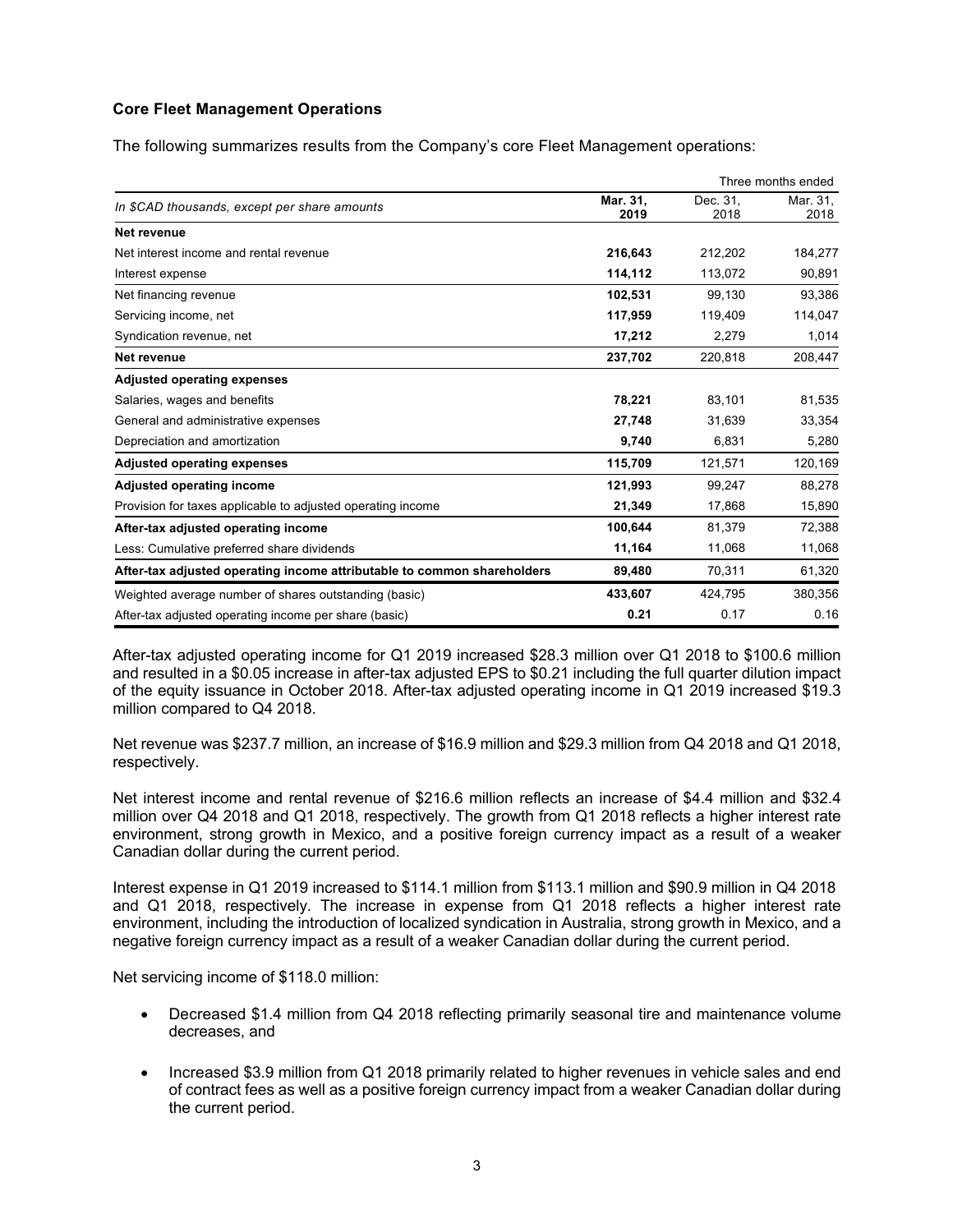Total average net earning assets as at Q1 2019 were \$12,988.9 million compared to \$12,760.0 million as at Q4 2018 and \$12,299.0 million as at Q1 2018 reflecting strong growth in the US and Mexico. Total earning assets at period end decreased \$505 million from Q4 2018 reflecting \$488 million in syndications and the impact of foreign exchange reflecting a stronger Canadian dollar as at March 31, 2019 relative to December 31, 2018 more than offsetting the impact of strong originations growth.

Adjusted operating expenses of \$115.7 million decreased \$5.9 million from \$121.6 million in Q4 2018 and decreased \$4.5 million from \$120.2 million in Q1 2018.

- Salaries, wages and benefits decreased \$4.9 million from Q4 2018 and \$3.3 million from Q1 2018. The decrease from Q4 2018 was primarily the result of lower employee salaries as a result of the Transformation initiatives and lower benefits expenses.
- General and administrative expenses of \$27.7 million decreased \$3.9 million and \$5.6 million when compared to Q4 2018 and Q1 2018, respectively, mainly due to lower rent expense of approximately \$3.3 million as a result of the implementation of IFRS 16 along with Transformation savings.
- Depreciation and amortization increased \$2.9 million and \$4.5 million when compared to Q4 2018 and Q1 2018, respectively, due largely to the \$3.3 million of amortization on leased assets as a result of the implementation of IFRS 16 in addition to depreciation and amortization associated with IT projects that were completed in the first half of 2018.

# **Non-Core Assets**

Element's strategic plan announced October 1, 2018 puts the Company's focus squarely on its core fleet clients and is creating a stronger and more efficient business. As previously communicated, Element incurred an after-tax charge of \$360 million against the 19th Capital business in the third quarter of 2018, and the portfolio will be run-off or sold over the next ~33 months. Element sold non-core real estate in the form of its Minnesota offices in Q1 2019 and sold its non-core interest in ECAF subsequent to quarter end. At March 31, 2019, non-core assets represented approximately 3% of Element's total assets.

After-tax adjusted operating loss for Q1 2019 was \$nil compared to a small loss in Q4 2018 and a small profit in Q1 2018. Minimal profit or loss in each quarter is consistent with the run-off of these portfolios where the net investment is now less than \$50 million.

# **Dividends Declared**

The Company's Board of Directors has authorized and declared a quarterly dividend of \$0.045 per outstanding common share of Element for the second quarter of 2019. The dividend will be paid on July 15, 2019 to shareholders of record as at the close of business on June 28, 2019.

Element's Board of Directors also declared the following dividends on Element's preferred shares:

| <b>Series</b> | <b>TSX Ticker</b> | Amount      | <b>Record Date</b> | <b>Payment Date</b> |
|---------------|-------------------|-------------|--------------------|---------------------|
| Series A      | EFN.PR.A          | \$0.4333125 | June 14, 2019      | June 28, 2019       |
| Series C      | EFN.PR.C          | \$0.406250  | June 14, 2019      | June 28, 2019       |
| Series E      | EFN.PR.E          | \$0.400000  | June 14, 2019      | June 28, 2019       |
| Series G      | EFN.PR.G          | \$0.406250  | June 14, 2019      | June 28, 2019       |
| Series I      | EFN.PR.I          | \$0.359375  | June 14, 2019      | July 2, 2019        |

The Company's common and preferred share dividends are designated to be eligible dividends for purposes of section 89(1) of the Income Tax Act (Canada).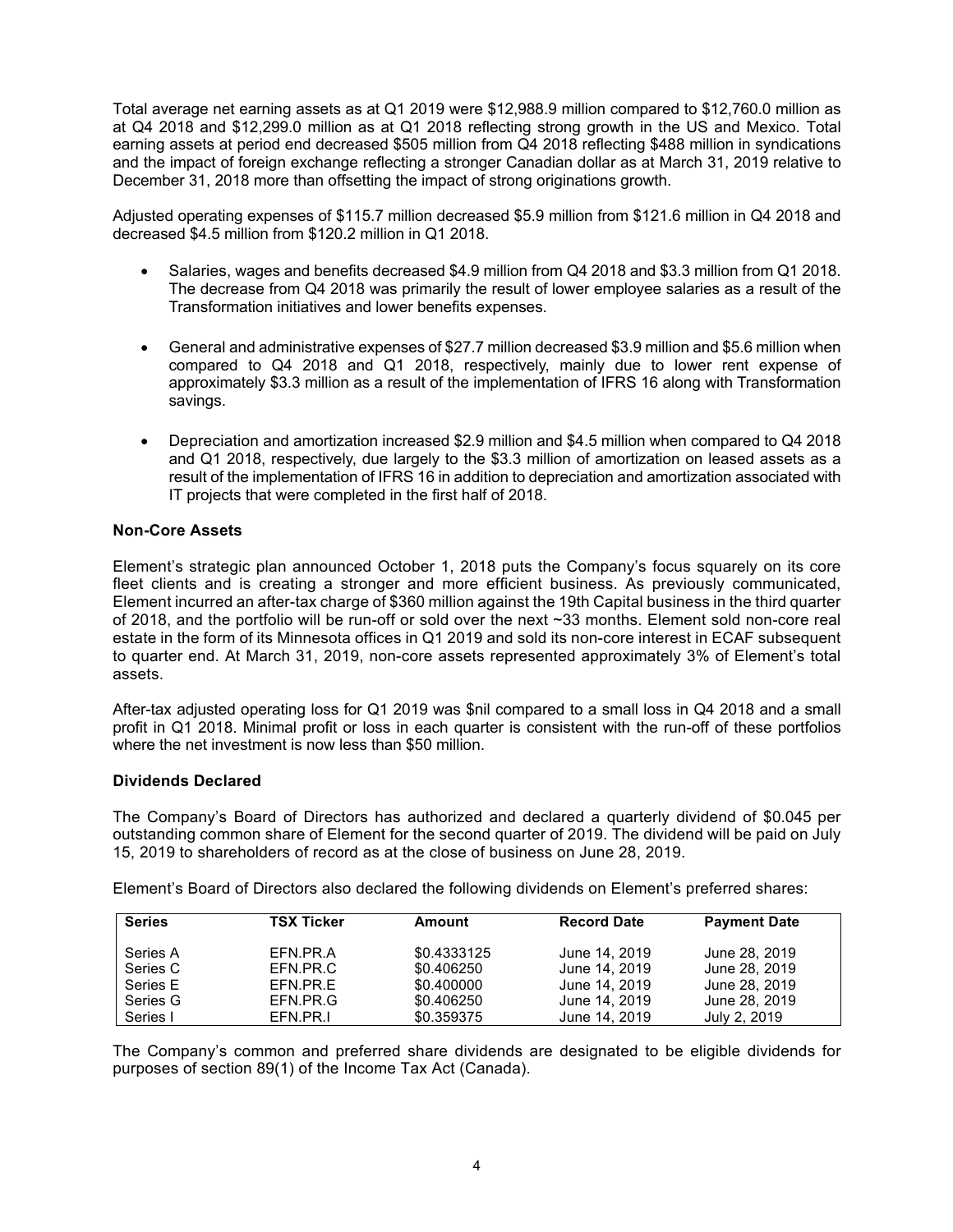# **Dividend Reinvestment Plan**

Element adopted a dividend reinvestment plan (the "Plan") to be administered by Computershare Trust Company of Canada (the "Plan Agent"), which became effective beginning with the fourth quarter dividend of 2018. The Plan provides eligible registered and beneficial shareholders an opportunity to reinvest their eligible cash dividends payable on common shares of the Company ("Common Shares") for additional Common Shares at a discount of 2% to the prevailing market price of the Common Shares on the Toronto Stock Exchange, which may be changed or eliminated by the board of directors of Element from time to time. A complete copy of the Plan is available on Element's website at https://www.elementfleet.com or on the Plan Agent's website at www.investorcentre.com/service. Shareholders should carefully read the complete text of the Plan before making any decisions regarding their participation in the Plan.

To be eligible to participate in the Plan, shareholders must be resident in Canada. Shareholders resident outside of Canada (including shareholders who are non-residents of Canada or partnerships other than "Canadian partnerships" (all within the meaning of the Income Tax Act (Canada)) or that are U.S. persons (within the meaning of Regulation S under the Securities Act of 1933 of the United States)) are not eligible to participate in the Plan.

Shareholders who hold their Common Shares through a broker or financial institution and wish to enroll in the Plan should contact their broker or financial institution directly to learn more about the specific procedures and deadlines for enrollment in the Plan applicable to them. Registered shareholders may enroll in the Plan online through the Plan Agent's self-service web portal, Investor Centre, at www.investorcentre.com/service.

#### **CEO LETTER TO SHAREHOLDERS**

My fellow shareholders,

In October of last year, we made clear the importance of strengthening Element's balance sheet. Indeed, we made it one of three pillars of our strategic plan: to fortify the financial foundation upon which we would transform the business.

We took immediate actions to advance this plan in the fourth quarter of 2018, raising common equity, reducing our dividend, and refinancing certain ABS assets to create additional borrowing base.

Our actions have continued into 2019 with the sale of our interest in ECAF for proceeds of \$97.2 million and the successful issuance of \$172.5 million in new convertible debentures (which will be used – along with internal resources – to redeem the \$345 million of convertible debentures maturing in June).

All of these actions were essential to our immediate goal of returning our balance sheet to a position of strength and stability. Now, with the benefit of time and what we have learned from our transformation work to date, we can shift our focus to building the capital structure we want for the future.

First and foremost, we want this capital structure to provide ready access to cost-efficient capital. While we have ready access to capital today, I believe there is an opportunity to further reduce the cost of that capital, and to accelerate our ability to access that lower-cost capital.

For example, we don't view convertible debentures as part of our long-term capital structure. With that end in mind, over time, we will minimize and eventually eliminate them. This objective drove our thinking as we undertook the latest offering: we will have replaced the \$345 million in convertible debentures coming due in June with half this amount – \$172.5 million – in new convertible debentures on better terms.

An attractive replacement for convertible debentures altogether on Element's balance sheet would be unsecured corporate debt sold in the U.S. market, which is the deepest in the world – and also where we originate most of our assets, making it a natural match.

To enjoy access to the U.S. unsecured corporate bond market, we have to deleverage, and we need to secure another investment grade rating from a U.S. credit-rating agency.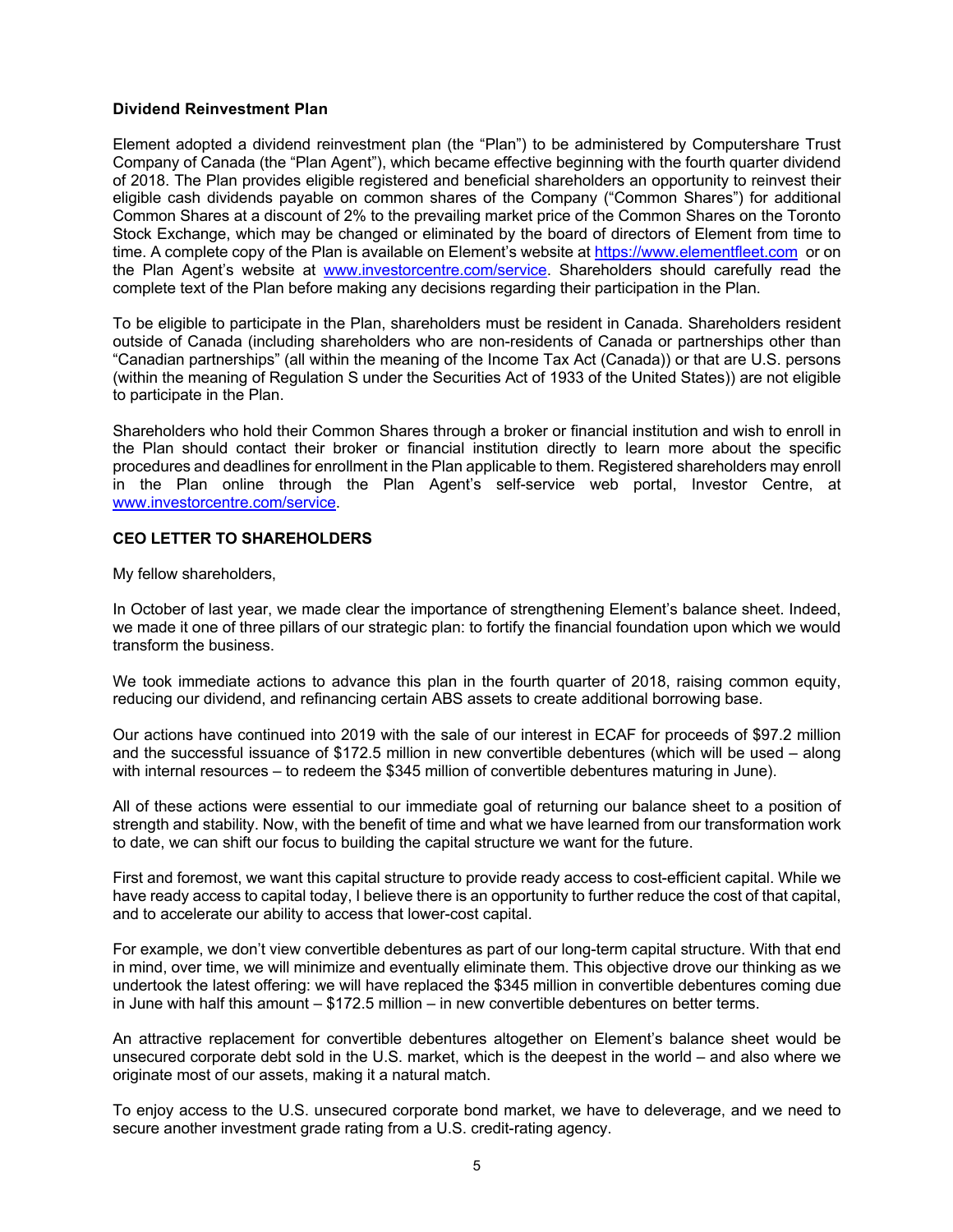So how do we get there from here? How do we deleverage the balance sheet, while protecting and enhancing our shareholders' return on their invested equity, which – all else being equal – is hindered by reducing leverage?

While turning our minds to these questions as the transformation gains momentum, we have also been presented with the enviable challenge of managing client concentration limits while funding the asset growth of one large, rapidly growing client.

The solution we've landed on, for both problems  $-$  deleveraging, and managing client concentration  $-$  is syndication. By broadening our use of syndication to the point of making it an established piece of Element's funding strategy, we believe we can accelerate the evolution of our capital structure, and manage client concentration limits effectively.

I want to be clear here: we remain in the business of lending on our own balance sheet. However, where it makes economic and strategic sense, we will make more use of syndication. We have the expertise: Element has long been known for the strength and sophistication of its treasury function. Rightly so, as our treasury team oversees our Company's substantial \$18.5 billion balance sheet.

We have the demonstrated ability to develop markets for our lease assets. Element was a pioneer in securitizing fleet assets through our Chesapeake asset-backed facilities. It's not going too far to say that in many ways, our Company led the creation of fleet ABS as an asset class.

What's more, we know the market is there: the current market for equipment syndication in the U.S. is approximately \$20 billion, and we don't think that this market is constrained by demand, including demand for our core fleet business assets.

And we have exceptional assets: Our clients are second to none, and the majority – approximately 67% – are investment grade. There are also attractive characteristics of our lease assets, including tax treatment, which we know to be valuable to many U.S. buyers.

Accordingly, we believe there is opportunity to syndicate approximately \$2.4 billion of core fleet assets – primarily ongoing originations – in the U.S. annually, which will allow us to both manage client concentration and quickly reset our leverage ratios.

There is also a noteworthy benefit to deleveraging our balance sheet by broadening our use of syndication, and that is the creation of a sustainable recurring revenue stream, which increases our earnings power. I want to stress that this is an outcome and not a driver of our analysis and decision to expand syndication activity. Nonetheless, we'll take it.

Importantly, none of this detracts whatsoever from our transformation program. We are squarely focused and remain on track to action the \$150 million of pre-tax run-rate profit improvement by 2020, as promised.

The lesson in this experience of evaluating and adding syndication to our toolkit is, as in any transformation – including every one I've undertaken – you learn as you go. Invariably, you find new paths worth following.

When a company has a skilled and determined team with a clear strategy, and creates the conditions for success by instilling confidence and aligning incentives, that company is bound to find additional, unanticipated opportunities to create value.

This is one of those opportunities and we are excited to seize it. I have every hope there will be more.

Until next quarter,

Jay Forbes Chief Executive Officer Element Fleet Management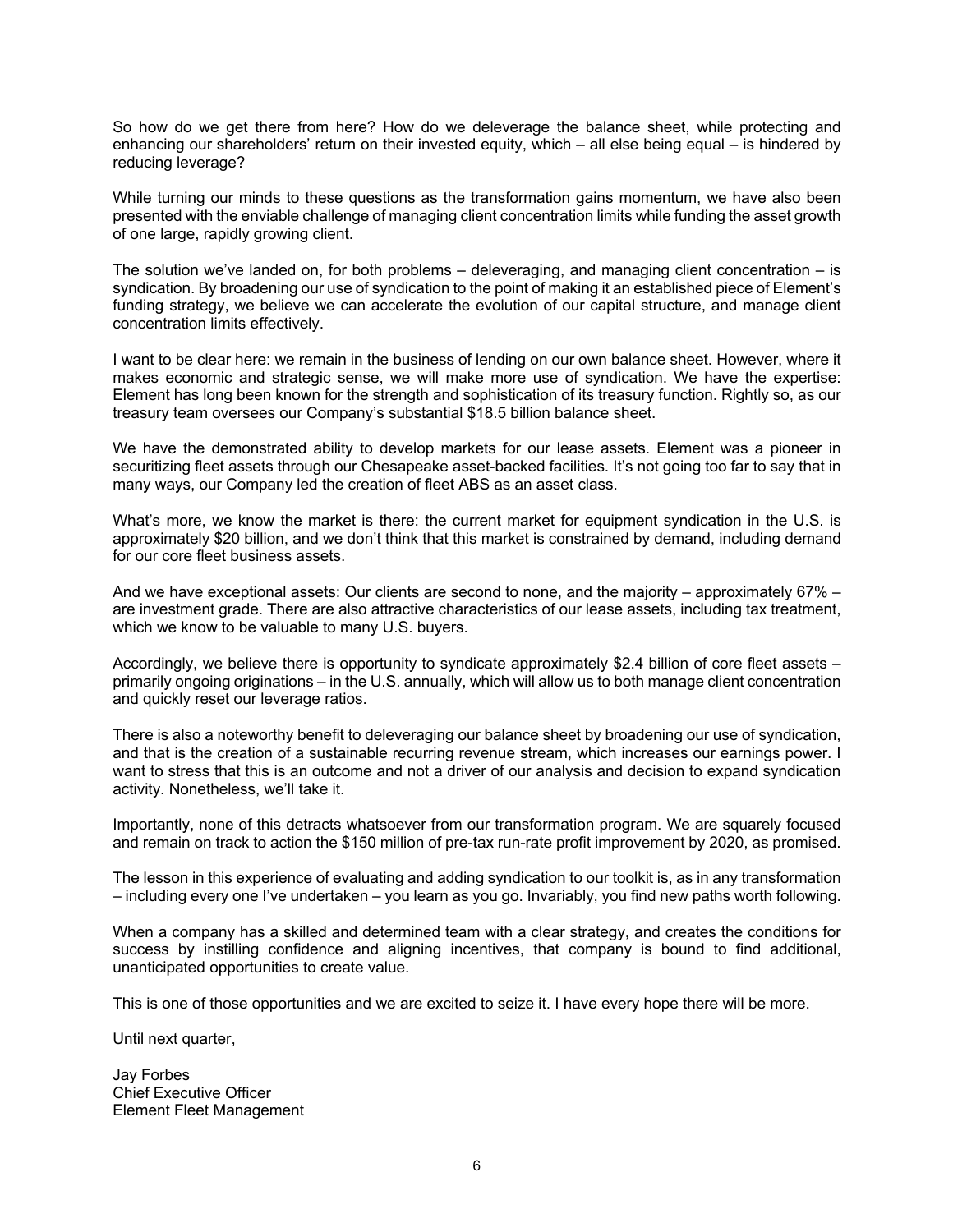# **Conference Calls and Webcasts**

A conference call to discuss these results will be held on Wednesday, May 8, 2019 at 8:00 a.m. Eastern Time. The conference call and webcast may be accessed as follows:

- Webcast: http://services.choruscall.ca/links/elementfleet20190508.html
- North America Toll-Free: 1-800-319-8560
- International: 1-604-638-5345
- Passcode: 86810#

The webcast will be available on our website for three months. A recording of the conference call may be accessed through June 8, 2019 by dialing 1-800-319-6413 or 1-604-638-9010 and entering the access code 3204.

Additionally, a conference call to discuss our broadened approach to syndication to accelerate deleveraging, evolve our capital structure and manage client concentration limits, will be held on Wednesday, May 8, 2019 at 12:30 p.m. Eastern Time, and may be accessed as follows:

- Webcast: http://services.choruscall.ca/links/elementfleet20190508.html
- North America Toll-Free: 1-800-319-8560
- International: 1-604-638-5345
- Passcode: 60505#

This webcast will also be available on our website for three months. A recording of the call may be accessed through June 8, 2019 by dialing 1-800-319-6413 or 1-604-638-9010 and entering the access code 3259.

# **Non-IFRS Measures**

The Company's unaudited interim condensed consolidated financial statements have been prepared in accordance with International Financial Reporting Standards ("IFRS") as issued by the International Accounting Standards Board ("IASB") and the accounting policies we adopted in accordance with IFRS.

The Company believes that certain non-IFRS measures can be useful to investors because they provide a means by which investors can evaluate the Company's underlying key drivers and operating performance of the business, exclusive of certain adjustments and activities that investors may consider to be unrelated to the underlying economic performance of the business of a given period. Throughout this News Release, management used a number of terms and ratios which do not have a standardized meaning under IFRS and are unlikely to be comparable to similar measures presented by other organizations. A full description of these measures can be found in the Management Discussion & Analysis that accompanies the financial statements for the quarter ended March 31, 2019.

Element's unaudited interim condensed consolidated financial statements and related management discussion and analysis (MD&A) as at and for the three-month period ended March 31, 2019 have been filed on SEDAR (www.sedar.com).

# **About Element Fleet Management**

Element Fleet Management (TSX: EFN) is a leading global fleet management company, providing world-class services and financing for commercial vehicle fleets. The Company enjoys scale and leadership in key markets, a top-tier client base, strong cash flow and ready access to capital, and an investment-grade balance sheet. Element's suite of services spans the total fleet lifecycle – from acquisition and financing to program management and remarketing – helping clients optimize performance and improve productivity. For more information, visit www.elementfleet.com.